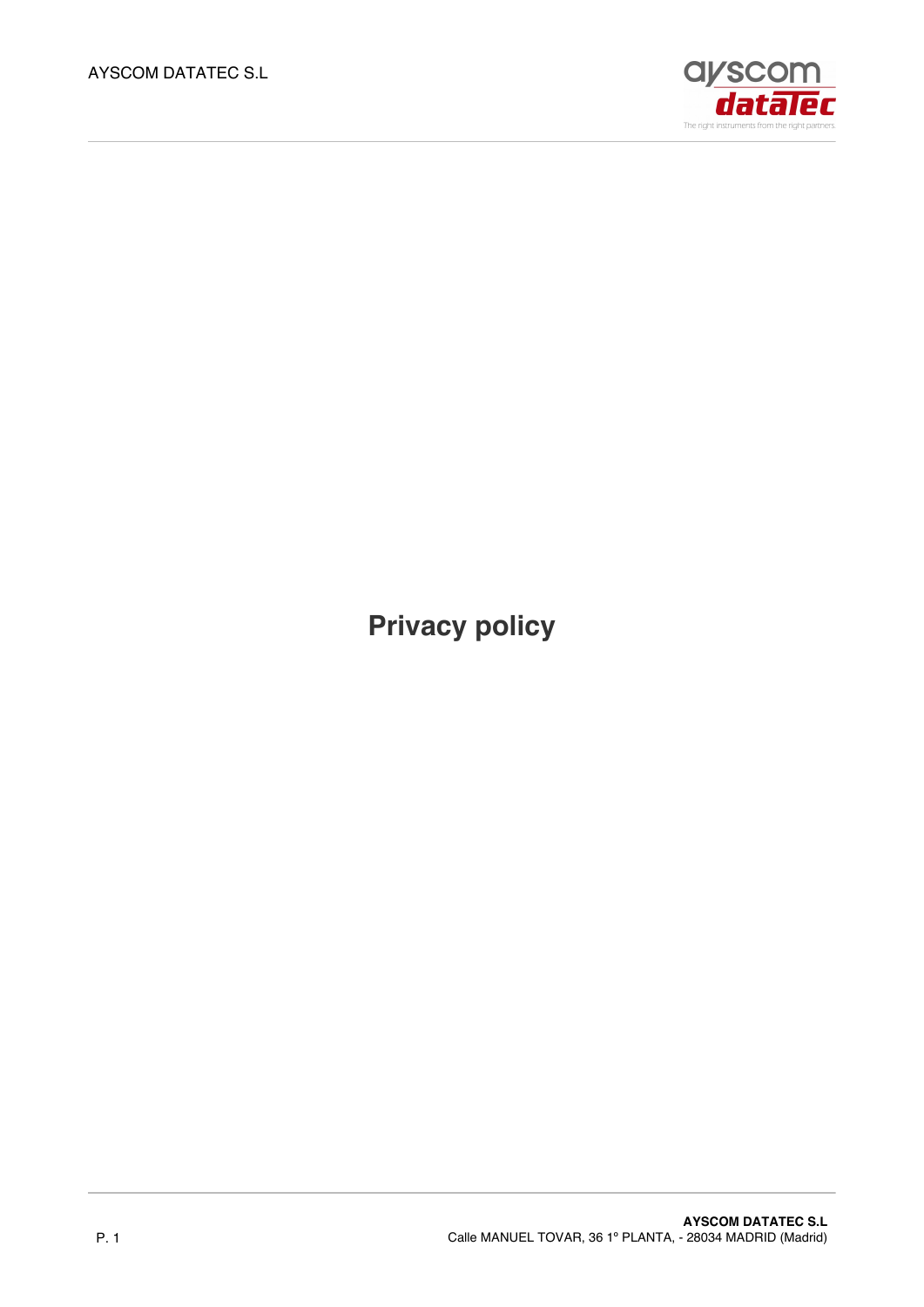

# **WEBSITE: PRIVACY Policy**

# **PRIVACY POLICY**

## **1. USER INFORMATION**

### **Who is the controller of your personal data?**

**AYSCOM DATATEC S.L** is the CONTROLLER of the USER's personal data and informs him/her that these data shall be processed in accordance with the provisions of Regulation (EU) 2016/679 of 27 April (GDPR) and the Organic Law 3/2018 of 5 December (LOPDGDD).

### **Why do process your personal data?**

To maintain a commercial relationship with the user. The planned processing operations are:

- Sending commercial advertising communications by email, fax, SMS, MMS, social networks or by any other electronic or physical means, present or future, that make it possible to carry out commercial communications. These communications will be made by the CONTROLLER and will be related to their products and services, or those of their partners or suppliers with whom they have reached a promotion agreement. In this case, the third parties will never have access to personal data.
- Conduct market research and statistical analysis.
- Processing orders, requests, respond to queries or any type of request made by the USER through any of the contact methods available at the CONTROLLER's website.
- Send the online newsletter on news, offers and promotions in our activity**.**

#### **Why can we process your personal data?**

Because the processing is legitimised by article 6 of the GDPR as follows:

- With the USER's consent: sending commercial communications and the newsletter.
- In the legitimate interest of the CONTROLLER: conduct market research, statistical analysis, etc. and process orders, requests, etc. at the request of the USER.

#### **For how long will we keep your personal data?**

Data shall be stored for no longer than is necessary to maintain the purpose of the processing or for as long as there are legal prescriptions dictating their custody, and when such purpose is no longer necessary the data shall be erased with appropriate security measures to ensure the anonymization of the data or their complete destruction.

#### **¿To whom do we disclose your personal data?**

No communication of personal data to third parties is foreseen except, if necessary for the development and execution of the purposes of the processing, to our suppliers of services related to communications, with which the CONTROLLER has signed the confidentiality and data processor contracts required by current privacy regulations.